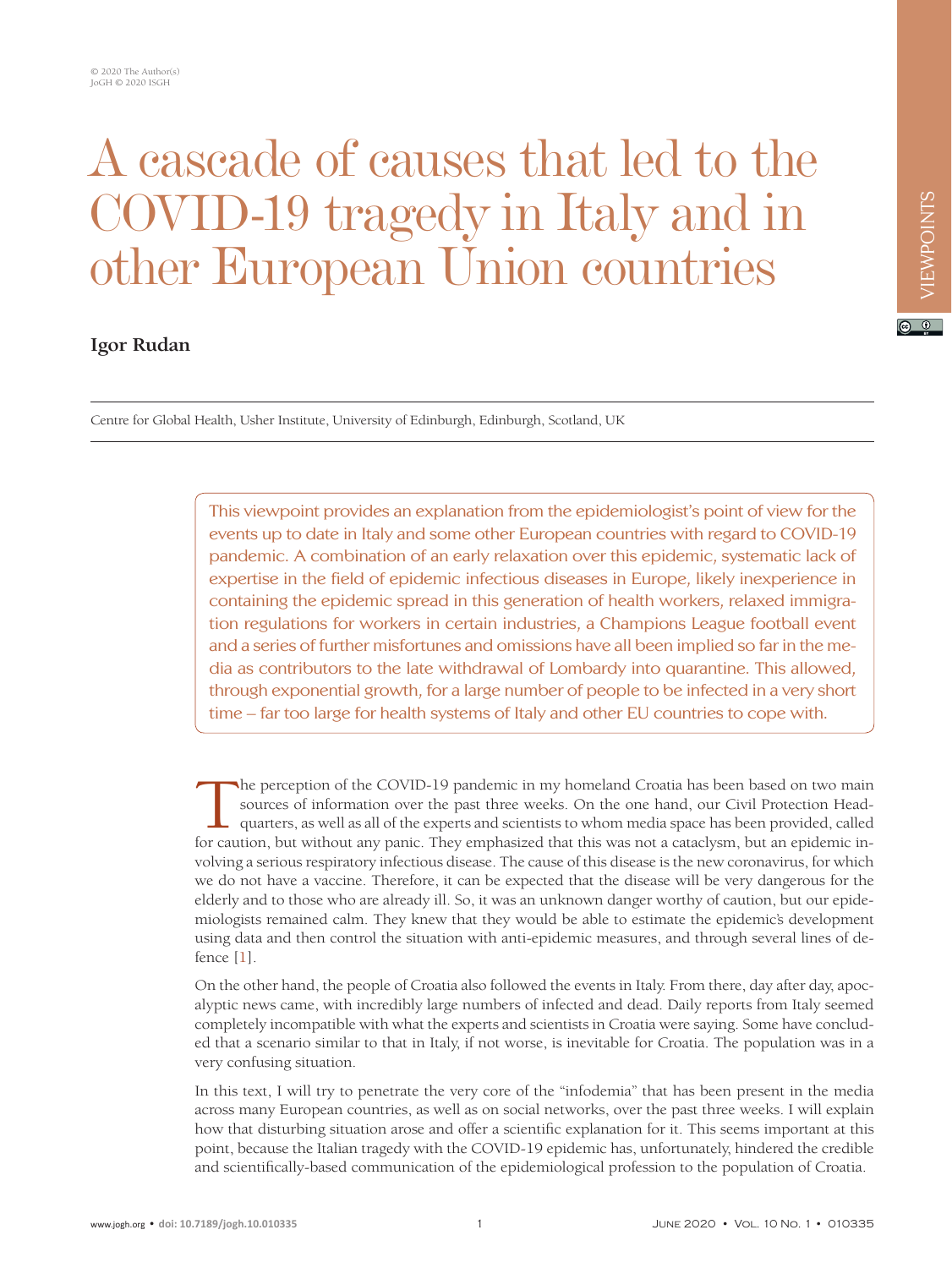

Photo: Photo by Pille-Riin Priske on [Unsplash](https://unsplash.com/photos/O5Fo4vUuIBM)

In my article "20 Key Questions and Answers on Coronavirus" posted on the 9<sup>th</sup> of March, 2020 on Index.hr [[1\]](#page-8-0), in answer to question number 18, "With the effectiveness of quarantine in China, can we draw some lessons from this pandemic?", I stated:

"If the virus continues to spread throughout 2020, it will demonstrate in a very cruel way how well the public health systems of individual countries are functioning… These will be very important lessons in preparation for a future pandemic, which could be even more dangerous."

We are now slowly entering a phase where many countries have been exposed to the pandemic for sufficiently long to be able to make some first estimates of their results. From these days up until the end of the pandemic, we will see that

COVID-19 will divide the world into countries that have relied on epidemiology and followed the maths and the logic of the epidemic, as well as those in which this isn't the case, and many sadly, probably quite unnecessarily — will suffer.

An epidemic is a serious threat to entire nations, during which citizens' interest in other topics may vanish quite rapidly. We could see that happening quite clearly in the past several weeks. The task of epidemiologists is to constantly have tables in front of them with a large number of epidemic parameters, reliable field figures and formulas to monitor the epidemic's development, and to know the ''laws" of epidemics, in order to organize the implementation of anti-epidemic measures in a timely manner and thus protect the population.

Now, let's look at the countries that we can already point out as being successful in their response to this new challenge. First and foremost, there is China. It has completely suppressed the huge epidemic in Wuhan, which spread to all thirty of its provinces. In doing so, it relied on the advice of its epidemiologic legend, 83-year-old Zhong Nanshan. Twenty years ago, Nanshan gained authority by suppressing SARS. Although surprised by the epidemic, they managed to suppress COVID-19 throughout China through expert and determined measures. They did so over just seven weeks, with the death toll eventually coming to a halt at less than 4000 [[2](#page-8-1)]. By comparison, it would be as if the number of deaths in Croatia as a result of this epidemic was kept at around 14 in total.

Furthermore, if at some point you find yourself caught up in the uncertainty surrounding the danger of COVID-19, you should be able to learn more if you look at the state of things in Singapore. Despite intensive exchanges of people and goods with China since the outbreak of the epidemic, Singapore has a total of 732 infected people as I am writing this article, with two dead and 17 more in intensive care [[2\]](#page-8-1). For a long time, this city-state has been nurturing the ambition to lead the world in all measurable parameters. From this, it must be concluded that the developments in Singapore are a likely reflection of the real danger of COVID-19 in a country that is based on knowledge, technology, good organization, and general responsibility. Also, Singapore had a relatively recent SARS experience and learned from it, so they built capacity and ensured speed in their response to future challenges. The situation in Singapore, therefore, is an indicator of the effects of the virus on the population, to the extent that it is truly unavoidable.

Any deviation towards something worse than the Singaporean results will be less and less of a consequence of the danger of the virus itself, and increasingly attributable to human omissions. In doing so, human errors that can lead to the unnecessary spread of the infection are: (1) omission to properly understand the epidemic parameters; (2) reluctance to make decisions based on the changes in those parameters; and (3) the irresponsible behavior of the population in complying with instructions from the authorities.

To confirm the statements about Singapore, let's look at the current situation in other countries that rely on knowledge and expertise and have good organization. They were also the most common destinations for the spread of the epidemic from China in the first wave: Hong Kong, Japan, South Korea, the United Arab Emirates, and Qatar. There were only 519 infected people in Hong Kong at the time of writing this article, with 4 deaths and 5 more people in a serious condition; in Japan 1499 were infected, 49 were dead and 56 were in a serious condition; in South Korea, which had a severe epidemic behind its first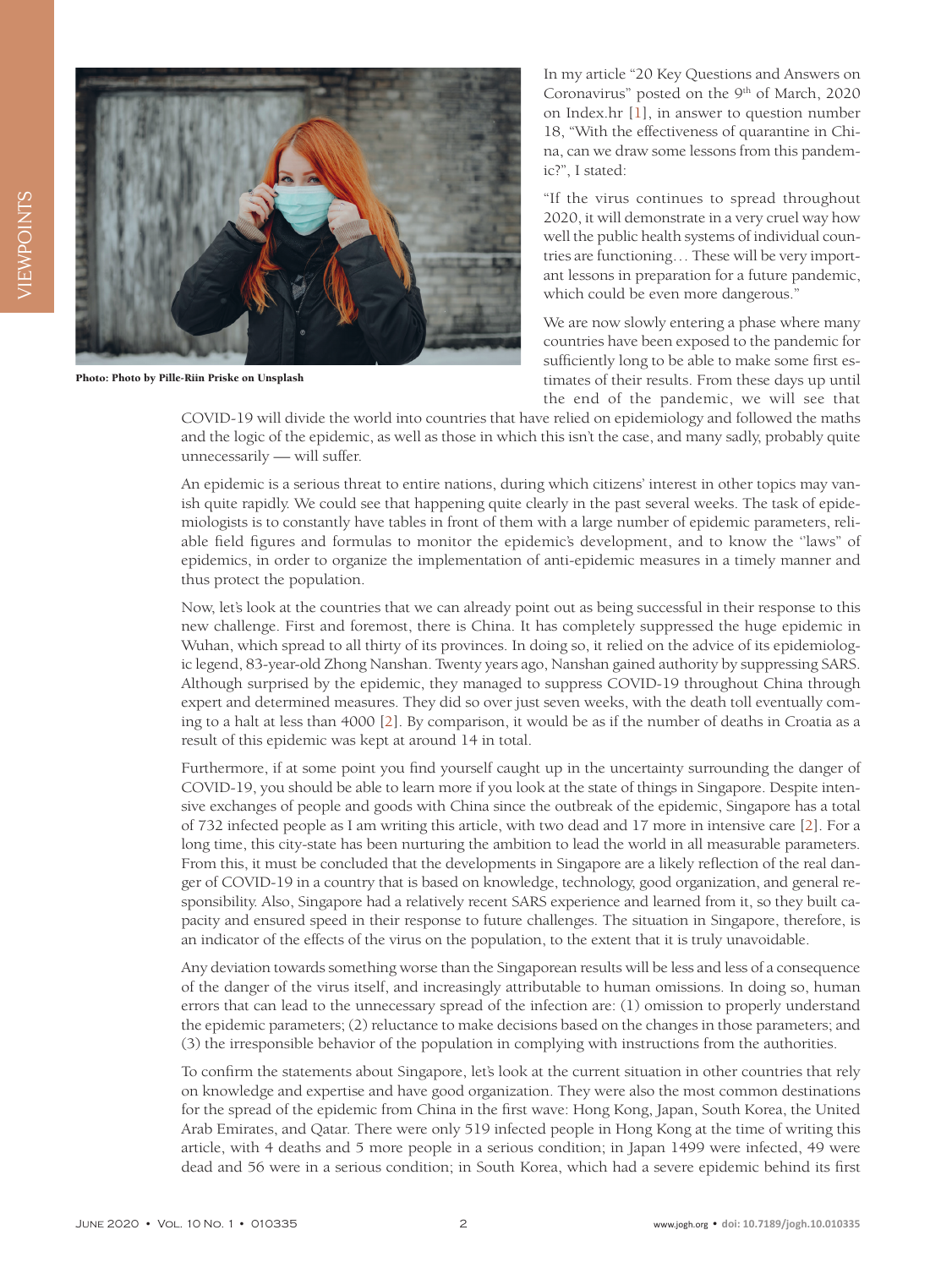line of defence, 9478 were infected, 144 died and 59 were seriously ill; in the United Arab Emirates, 405 were infected, 2 died and 2 were seriously ill; and in Qatar, 562 were infected, 6 were seriously ill, and still no one had died from COVID-19 [\[2](#page-8-1)].

Fortunately, Croatia is now up there with all of these countries, with 657 infected, 5 dead and 14 more seriously ill [[2](#page-8-1)]. As you can see pretty clearly from all of these figures, in countries that rely on the knowledge and the profession and properly applied anti-epidemic measures, COVID-19 is a disease that should not be life-threatening for more than a tiny percentage of all infected people. This conclusion can still be reached if it is properly understood that the information on the number of cases and deaths at the website "https:// www.worldometers.info/coronavirus" [[2\]](#page-8-1) is based on positive tests, and not on everyone who is actually infected. We need to do further research to understand the denominator for the case-fatality rate properly.

What, then, is happening in Italy, as well as in Spain, but to a good extent also in France, Switzerland, Belgium, Austria, Denmark, and Portugal? I did not include Germany, Sweden, the Netherlands, the United Kingdom, and the United States in this group of countries for now. This is because at least for some time during the pandemic, they have clung to the idea of intentionally letting the virus spread and infect at least part of the population.

Given all of the previous examples of a successful epidemiological response, and what is now practically the coexistence of people with the new coronavirus in Asia's most developed countries, how is it possible for Italy to have nearly 85000 infected people and over 9000 deaths at the time of this article; or, that Spain has 72000 infected people and more than 5600 deaths, and France has almost 33000 infected people and 2000 deaths? Or that even Switzerland, which everyone would expect to see among the most successful countries in any of these world rankings, could already have 13250 infected people and 240 deaths, with 203 more critically ill people? [[2](#page-8-1)] The causes of all of this are, however, becoming increasingly clear to science.

First of all, there was probably a premature relaxation around the real danger of COVID-19 in Europe. The epidemic development by the end of February was already quite similar to the one seen previously with SARS and MERS. In both of those epidemics, the primary focal point was suppressed. Then, the virus was stopped using the first line of defence – identifying all those infected, tracing their contacts and isolating them all – in more than 25 countries. By the end of February 2020, it was already clear in the case of COVID-19 that it would be successfully suppressed in its primary focal point – Wuhan. It was also already stopped using the first line of defence in another thirty Chinese provinces and surrounding countries in Asia. Then, on the  $28<sup>th</sup>$  of February, the first estimates of death rates were published, suggesting that it was a disease with a death rate significantly lower than that of SARS and MERS [[3](#page-8-2),[4](#page-8-3)]. At that time, it was reasonable to expect that the epidemic could soon be stopped. As a result, the World Health Organisation delayed the declaration of a pandemic until the  $11<sup>th</sup>$  of March, and the world stock markets increased by about 10 percent from the 27<sup>th</sup> of February to the 3<sup>rd</sup> of March [\[5](#page-8-4)[,6](#page-8-5)]. But for any unknown virus, premature relaxation is very dangerous, as will be shown later with COVID-19.

Second, it is possible that Chinese tourists from Wuhan were visiting Northern Italy in January and February 2020. Fever does not accompany all COVID-19 cases and asymptomatic transmission is possible, so infected tourists could have been allowed to enter Italy even where proper checks at the airports were in place [[4](#page-8-3)]. Italy cancelled flights linking it directly with China on January 31 following the news of the epidemic spread [[7](#page-8-6)]. Some investigative journalists hypothesized, although this has not been confirmed, that it may be possible that the phenomenon of the mass immigration of Chinese workers to northern Italy may have contributed to the early introduction and spread of the virus [\[8](#page-8-7)]. Tens of thousands of Chinese migrants work in the Italian textile industry, producing fashion items, leather bags and shoes with the brand "Made in Italy". They worked in conditions where they were cramped closely together, which would facilitate the spread [\[8-](#page-8-7)[10\]](#page-8-8). Reuters and the reporter D. T. Max wrote about this phenomenon back in 2014 and 2018, respectively [\[9](#page-8-9)[,10](#page-8-8)]. Partly as a result of this development, direct flights between Wuhan and Italy were introduced. Previous reports claimed that there may be many illegal migrants among those workers [\[9](#page-8-9)[,10\]](#page-8-8). Whether through Chinese tourists, textile workers, or through some other route, the novel coronavirus has triggered an epidemic behind the back of the Italian "first line of defence" which remained unrecognized in the first few weeks.

Third, infected people from northern Italy spent their weekends at European ski resorts. Although we do not know if the arrival of the warmer weather will stop the transmission of coronavirus, what we can assume is that the cold helped it to spread. That is why European ski resorts became real nurseries of coronavirus in late February and in early March, as many media reported [\[11](#page-9-0)[,12\]](#page-9-1). In this way, more infected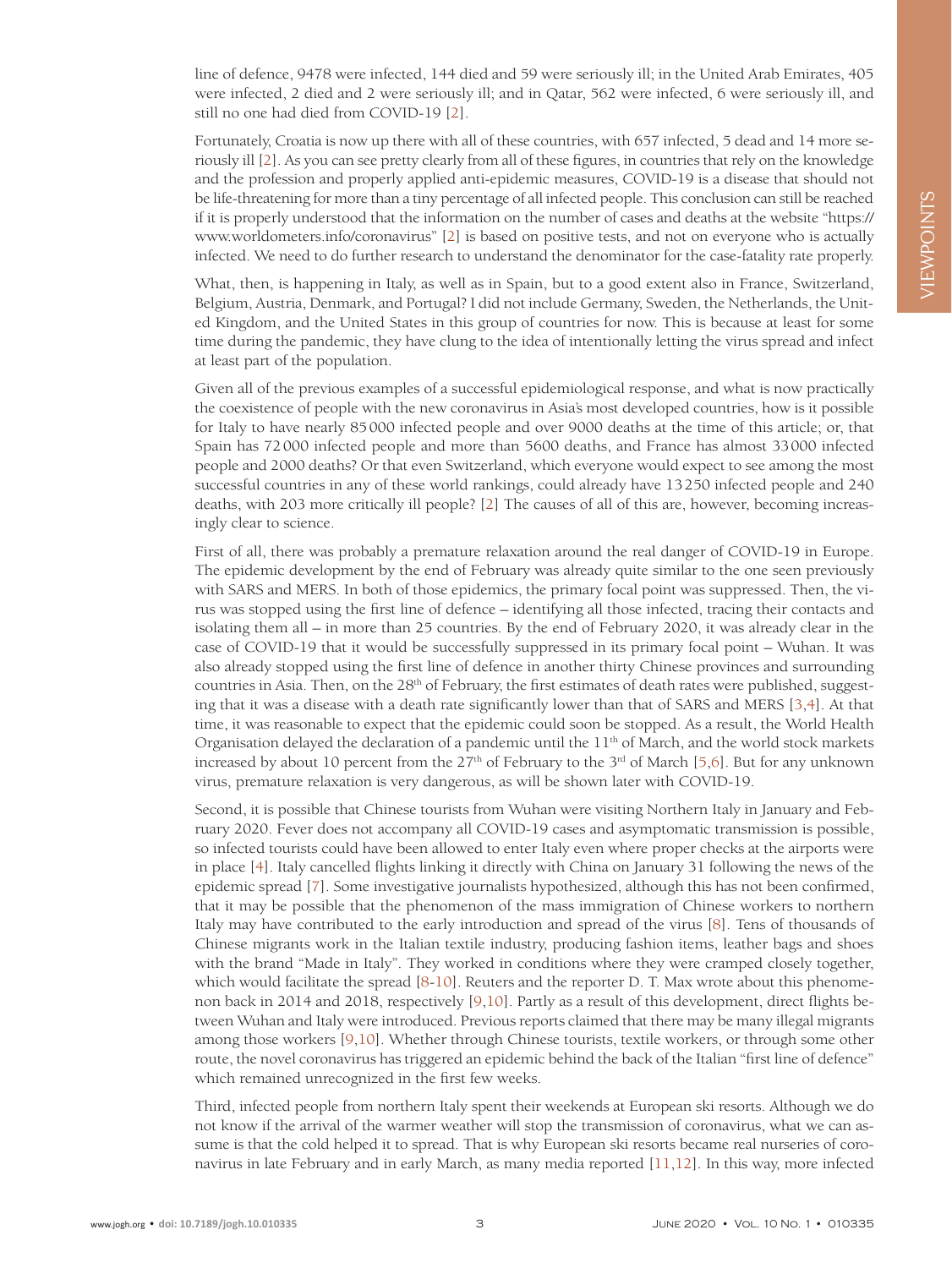people emerged behind the front lines of defence in France, Switzerland, Belgium, Austria, Denmark and Spain. Their first lines of epidemiological defence focused on air transport from Asia, not on their own skiing ''returnees", where indeed no one would expect a large number of Chinese people from Wuhan to be.

Fourth, although Spain may not have had as many skiers as other European countries in this cluster, the virus may have been introduced to them through a "biological bomb". On the 19th of February, a Champions League football match was held between Italy's Atalanta and Spain's Valencia. Atalanta is a team from a small city of Bergamo, Italy, which has 120000 inhabitants. This was possibly the biggest game in Atalanta's history, as it progressed through group stages to the last 16 in the European Champions League. The local stadium was not large enough for everyone who wanted to attend the game, so it was moved to a large San Siro stadium in Milan. The official attendance was 45792, meaning that a third of Bergamo's population, with around 30 busses, travelled from Bergamo to Milan and then wandered the streets of Milan before the game [\[13,](#page-9-2)[14\]](#page-9-3). Unfortunately for Spain, nearly 2500 Valencia fans also travelled to the match. As Atalanta scored four goals, a third of Bergamo's population was hugging and kissing in the cold weather four times and spent the day closely together. This is likely why it became the worst-hit region of Italy by some distance. Moreover, at least a third of Valencia football squad also got infected with a virus and later played Alaves in the Spanish league, where further players of that team got infected. This football game has certainly contributed to the virus making its way to Spain [[14](#page-9-3)].

Fifth, it is very important for the early development of the epidemiological situation in each country to look at which subset of the population the virus has spread among. Northern Italy has a very large number of very old people. In the early stages of the epidemic, the virus began to spread in hospitals and retirement homes [[15,](#page-9-4)[16](#page-9-5)]. They did not have nearly enough capacities to assist in severe cases. Among already sick, elderly and immunocompromised people, the virus spread more easily and faster and had a significantly higher death rate. In some other countries, such as Germany, most of the patients in the early stages were between the ages of 20 and 60 and were returning from skiing trips or were business people [\[17](#page-9-6)]. Therefore, such countries have a significantly lower death rate among those first infected.

Sixth, this is likely the most important factor required to explain the current situation in Italy and other European Union (EU) countries. There must have been either the omission to monitor the mathematical parameters of the epidemic, or perhaps the lack of clear communication of the dangers, or the indecisiveness to adopt isolation measures for the population. It is difficult to know, at this time, which of these three causes is the most important – a combination of them all is entirely possible. However, the nature of the omission largely explains the terrible figures on infections and deaths that are being reported from Italy and other EU countries on a daily basis.

To understand the tragedy in Italy and Europe, we must first return to Wuhan. When the epidemic broke out, the Chinese first had to isolate the virus. Then, they needed to read its genetic code and develop a diagnostic test. It all took time, as the epidemic spread rapidly throughout the city. When they began testing for coronavirus, between the 18<sup>th</sup> and the 20<sup>th</sup> of January, they had double-digit numbers of infected people [\[3\]](#page-8-2). Those numbers apparently stagnated, so the epidemiologists did not know what that might mean. But on the 21<sup>st</sup> of January, the number of newly infected people jumped to more than 100. On the 22<sup>nd</sup> of January, it jumped to more than 200 [[3\]](#page-8-2). This was a clear signal to Chinese epidemiologists that an exponential increase in the number of infected people was occurring. At that time, they had nothing further to wait for, or to think about. If the virus breaks through the first line of defence – and the Chinese didn't even have any, since the epidemic started there unannounced – then a quarantine measure needs to be triggered. This prevents the virus from spreading further and generating a large number of infected people through the exponential growth of the epidemic.

After such a sudden declaration of quarantine in Wuhan, the huge epidemic wave had actually just begun to show. Everyone who was already infected began to develop the disease in the next several days. The maximum daily number of new infected cases was reached on the 5th of February. On that day alone, as many as 3750 new patients were registered in Wuhan [\[3\]](#page-8-2). This means that the "jump" from about 125 to about 250 newly registered infected persons signals to epidemiologists that they should expect an epidemic surge in 14 days, with as many as 3750 newly infected people at the peak.

Let us now explain the "time delay" between people getting infected with a virus and the health system's ability to detect those infected based on their symptoms. The new coronavirus kills primarily because it spreads incredibly quickly among humans. As a result, it creates a gigantic number of infected and sick in a very short time period (**[Table 1](#page-4-0)**). Among those who are sick, about 5% will require intensive hospi-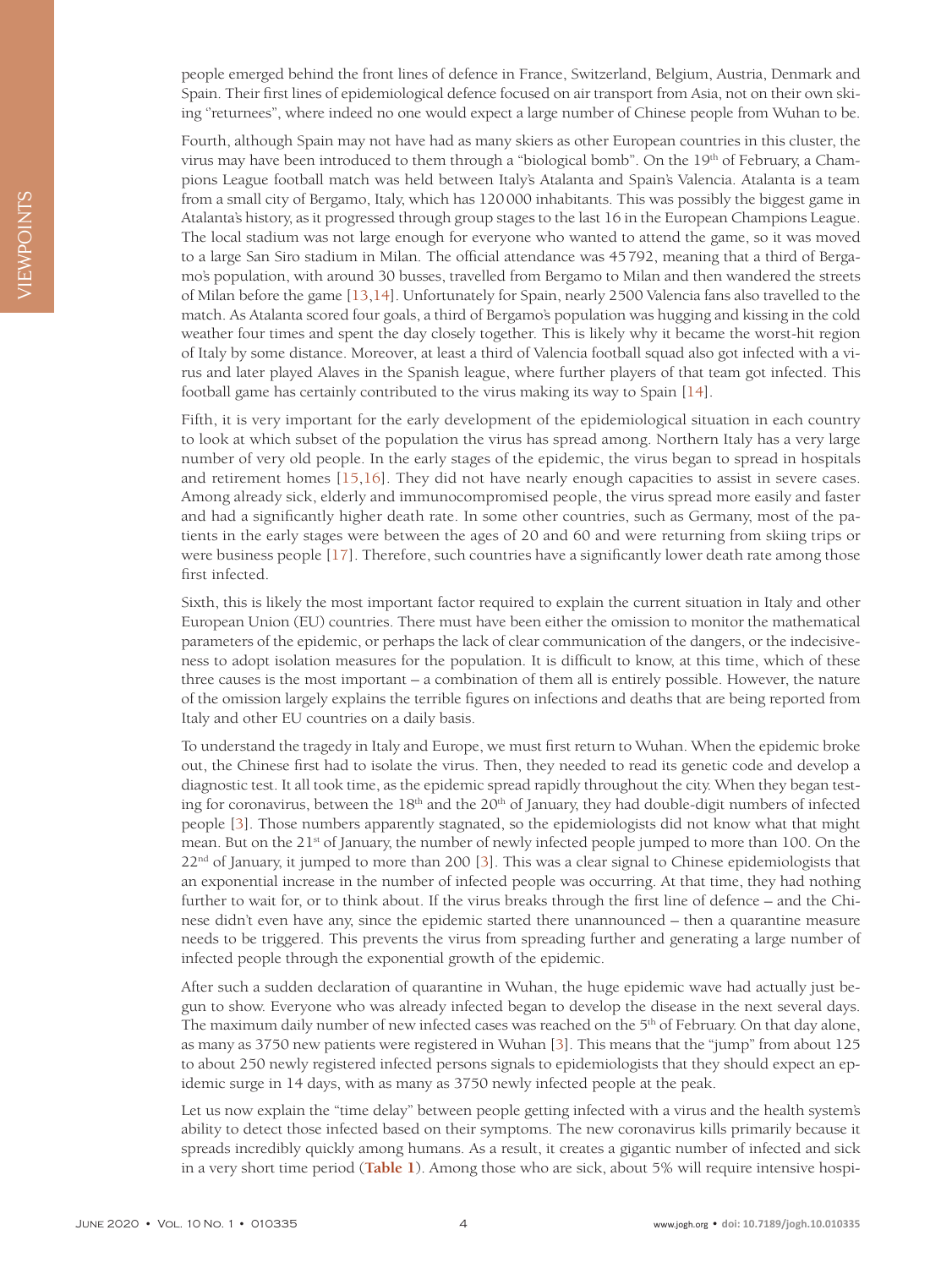<span id="page-4-0"></span>

| Table 1. A dynamics of the epidemic of COVID-19 in any given country, based on a realistic scenario of about 26% |  |  |
|------------------------------------------------------------------------------------------------------------------|--|--|
| of day-to-day growth of the number of cases                                                                      |  |  |

| <b>TIME</b>            | <b>NUMBER INFECTED</b> | NUMBER SICK | <b>APPROXIMATE NUMBER REQUIRING INTENSIVE CARE</b> |
|------------------------|------------------------|-------------|----------------------------------------------------|
| $\operatorname{Day} 0$ |                        |             |                                                    |
| Day 7                  | 10                     |             |                                                    |
| Day 14                 | 100                    | 10          |                                                    |
| Day 21                 | 1000                   | 100         |                                                    |
| Day 28                 | 10000                  | 1000        | 50                                                 |
| Day 35                 | 100000                 | 10000       | 500                                                |
| Day 42                 | 1000000                | 100000      | 5000                                               |
| Day 49                 | 10000000               | 1000000     | 50000                                              |

tal care. If all of them could receive optimal care, we would be able to save nearly everyone. But if they all get very sick at the same time, then we cannot offer adequate care to everyone. As a result, most critical cases will die. This is the main reason why this virus kills so many people in those countries which allowed it to spread freely for too long. This is shown in a simple way in this table, based on day-to-day growth in a number of cases by 26%, which was a very realistic scenario for most EU countries:

With this in mind, let us now look at the Italian and other EU countries' reaction to their own epidemic, in view of what Croatia did. In the early stages of infection spreading in a country, one or two infected persons are usually detected daily.

Personally, I advised the Croatian authorities and public through social networks to start seriously thinking about social exclusion measures when they noticed a first notable shift from the first 10 confirmed infections towards the first 20 infected people. On the  $12<sup>th</sup>$  of March, I posted a Facebook status entitled "Contrast is the mother of clarity", which was viewed and shared by many thousands of my fellow Croatians who have been following my popular science series on the pandemics — "The Quarantine of Wuhan". This status has also been shared by many online and printed newspapers and media in Croatia, including radio stations [\[18\]](#page-9-7). In that status, I suggested that Croatia should consider a large quarantine because we had already jumped from 14 to 19 infected people the day before. However, I also warned them to weigh this decision carefully against economic implications and their expected long-term effects on health. The very next day, on the 13<sup>th</sup> of March, a decision was made in Croatia to close the schools [\[18,](#page-9-7)[19](#page-9-8)].

That meant that, up to that point, Croatia completed two of the most important tasks in this pandemic. The first task was to hold its first line of defence. This was being achieved through the identification of infected cases imported from other countries and their isolation, and that of all their contacts. Croatia completed this first task better than the other EU countries, based on an average percentage increase of cases between the 3<sup>rd</sup> of March and the 17<sup>th</sup> of March. Then, from March 13<sup>th</sup>, Croatia also began to introduce social exclusion measures at the right time, thus successfully carrying out the second key task in controlling its own epidemic. Many credits for this should be attributed to its epidemiologists who work at the Croatian Institute for Public Health.

But, what went wrong with these two measures in Italy and other EU countries? On the 21<sup>st</sup> of February, the number of confirmed infected cases in Italy jumped from 3 to 20. As Italy is a more populous country than Croatia, it might have still been too hasty to send all of Lombardy into quarantine based on this. But on the  $22<sup>nd</sup>$  of February, the jump was from 20 to 62 cases, and this should lead to some serious thought about social isolation measures. A couple of days later, on the 24<sup>th</sup> of February, they reached a situation very similar to that in Wuhan before a strict quarantine: the number of confirmed infections jumped from 155 to 229. This was particularly worrying in Italy because they did not seem to proactively test at that time, either.

The "jump" from 155 to 229, in combination with the Wuhan experience, should have suggested that they would have at least 50000 infected people under the predicted curve of the epidemic wave and they were just seeing its early beginning of it. Such a large number would imply that about 2500 affected would require intensive care units. At the time, Lombardy had only about 500 such units in government/state facilities and another 160 in private health care facilities  $[20]$  $[20]$ . As early as the 24<sup>th</sup> of February it was clear that there would be many deaths in Lombardy weeks later. With epidemics, everything goes awry because the infected get sick a week later, and some of the patients then die ten to twenty days later. This "time delay" is a critically important factor that needs to be taken into account.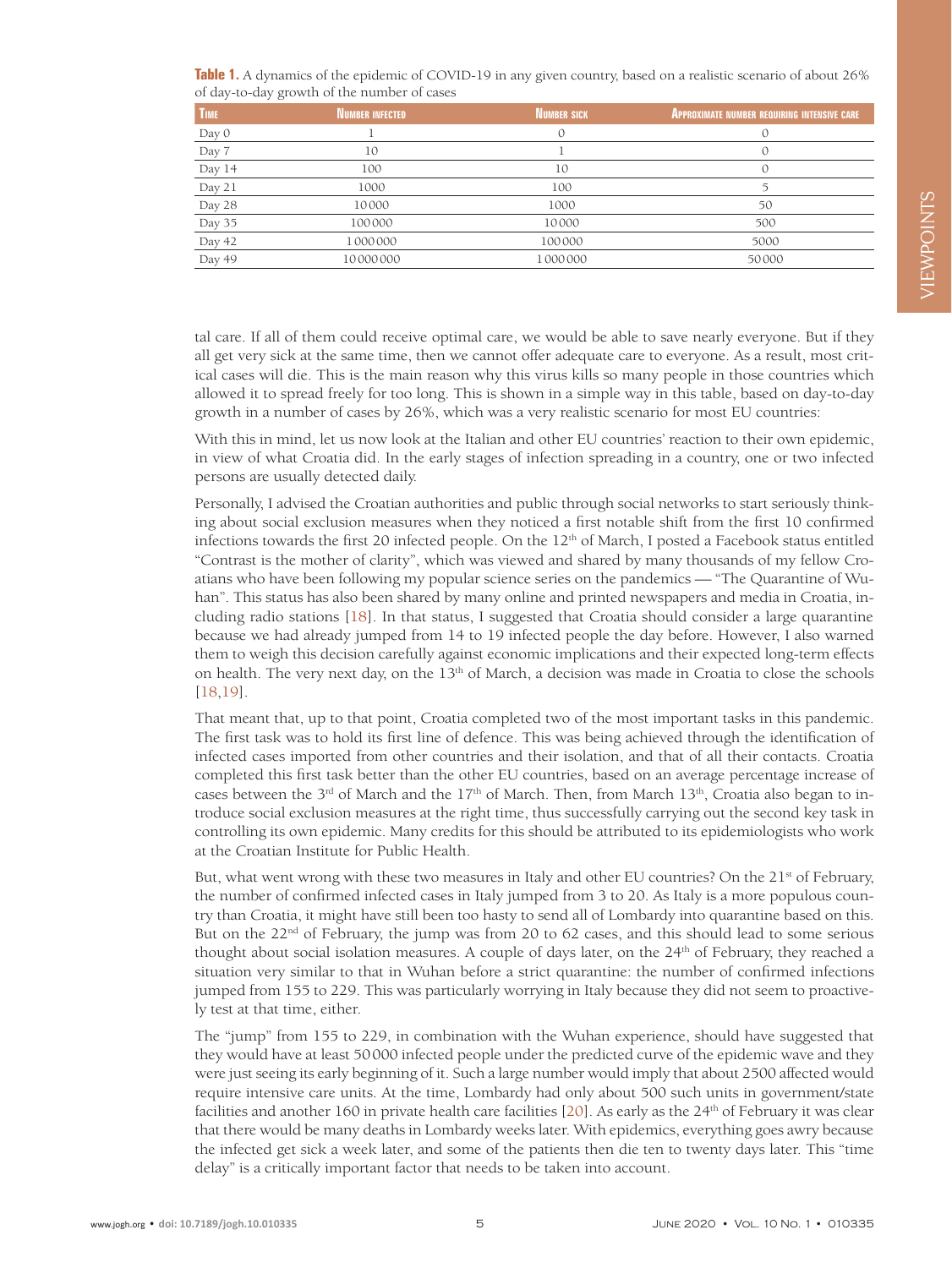However, even then, the Italians did not declare a quarantine. They did not do so on the 29<sup>th</sup> of February, either, when the total number of infected people rose from 888 to 1128. Those figures implied that in mere days they would be having about 15000 newly infected people each day. They did not declare quarantine on the 4th of March, either, when the number of infected people exceeded 3000, and when the world stock exchanges started to fall again. It had then become clear to most epidemiologists who have been advising global investors that an unexpected tragedy was about to unravel in Italy and this was now inevitable. At that point, Italy already had at least 30000 infected people spreading the infection. The quarantine was declared for Lombardy on the  $8<sup>th</sup>$  of March [\[7\]](#page-8-6). The day before, the number of cases had already risen, and exponentially so, to as many as 5883.

To appreciate the problem with epidemic spread in the population behind the first line of defence, this is similar to borrowing  $\epsilon$ 1000 from someone on the 29<sup>th</sup> of February with an interest rate of 26% each day, meaning an interest rate of 26% on top of that the next day, and so on. Furthermore, there did not seem to be enough clear and decisive communication with the public. The news of the quarantine for Lombardy was, in fact, leaked to the media before it was officially announced. This led to a quick ''escape" of many students to the south of the country, to their homes, carrying the contagion with them. As a result, on the  $10^{th}$  of March all of Italy had to be quarantined [\[7](#page-8-6)].

In an already difficult situation, where every new day of delay meant another thousand or more people dying, as we can all notice these days, there were numerous media reports warning that the population may not have taken those measures as seriously as the Chinese when they introduced orders to their population in Wuhan [\[21,](#page-9-10)[22](#page-9-11)]. Any indiscipline under such grave circumstances could have allowed the virus to take yet another step quite easily. With each new step, another 26% of interest was added to everything before that, and then 26% on everything on everything before that again. That is the power of exponential growth, characteristic of the free spread of the virus in the population.

Many Italians and then Spaniards, as well as residents of several other wealthy countries in Europe, had their lives cut short by their lack of recognition of the dangers of exponential function during the spread of the epidemic. Delaying quarantine for a week made the epidemic ten times worse than it should have been. Delaying it for two weeks made it a hundred times worse. And after two weeks of it being finally proclaimed, all those who may have not taken the orders seriously enough would have made the epidemic several hundred times worse. This means that, in Italy, and possibly in Spain, too, we are now observing the COVID-19 epidemic that is more than a hundred times worse than it should have been in a country that was much better prepared for the response, such as Singapore, Taiwan, Hong Kong or the United Arab Emirates.

To appreciate what is happening in Italy, it is enough to think of this sentence alone: at least 100 times fewer people would die each day if quarantine had been declared 2 weeks earlier and had the population stuck to the recommendations. During those fourteen days between  $23<sup>rd</sup>$  of February and  $7<sup>th</sup>$  of March, they allowed the virus to spread freely and infect a huge number of people – maybe even up to a million, or perhaps more, it is very difficult to know at this point. This would mean tens of thousands of people in need of intensive care, with about ten times fewer units available nationwide. About half of those who fall seriously ill will not survive without the necessary support. At this point, whenever we hear that 1000 people died in Italy in one day, we should know that the casualties would only add up to 10 had the quarantine been declared just a couple of weeks earlier. I appreciate that it seems implausible that the delay of a political decision like the introduction of quarantine by just two weeks may mean the difference between 100 deaths and 10000 deaths in the  $21<sup>st</sup>$  century. However, I am afraid that this is, unfortunately, the reality of the exponential growth of the number of infected during an epidemic.

What does this mean for the public in countries like Croatia, who were confused and in awe of the events in Italy? They should know that they did not observe what the COVID-19 epidemic should actually look like in a country where the epidemiological service and its communication with those in power works well, as it does in Singapore, Taiwan or South Korea. In Italy, we have unfortunately noticed the consequence of a free spread of the epidemic for too long. Such a development was not predictable. The biggest surprise of this pandemic to date to the community of epidemiologists is, undoubtedly, the lack of response by the authorities of many EU countries to the apparent spread of the pandemic at an exponential rate for weeks, leading to a very large numbers of infected people in a very short time. It is even more surprising that, although the Italian example exposed this problem quite clearly, a similar scenario is now happening in several other European countries.

How and why could this happen in Italy and then in other countries in the European Union (EU)? I will try to offer at least some hypotheses. First, EU countries have been living in prosperity for decades, fo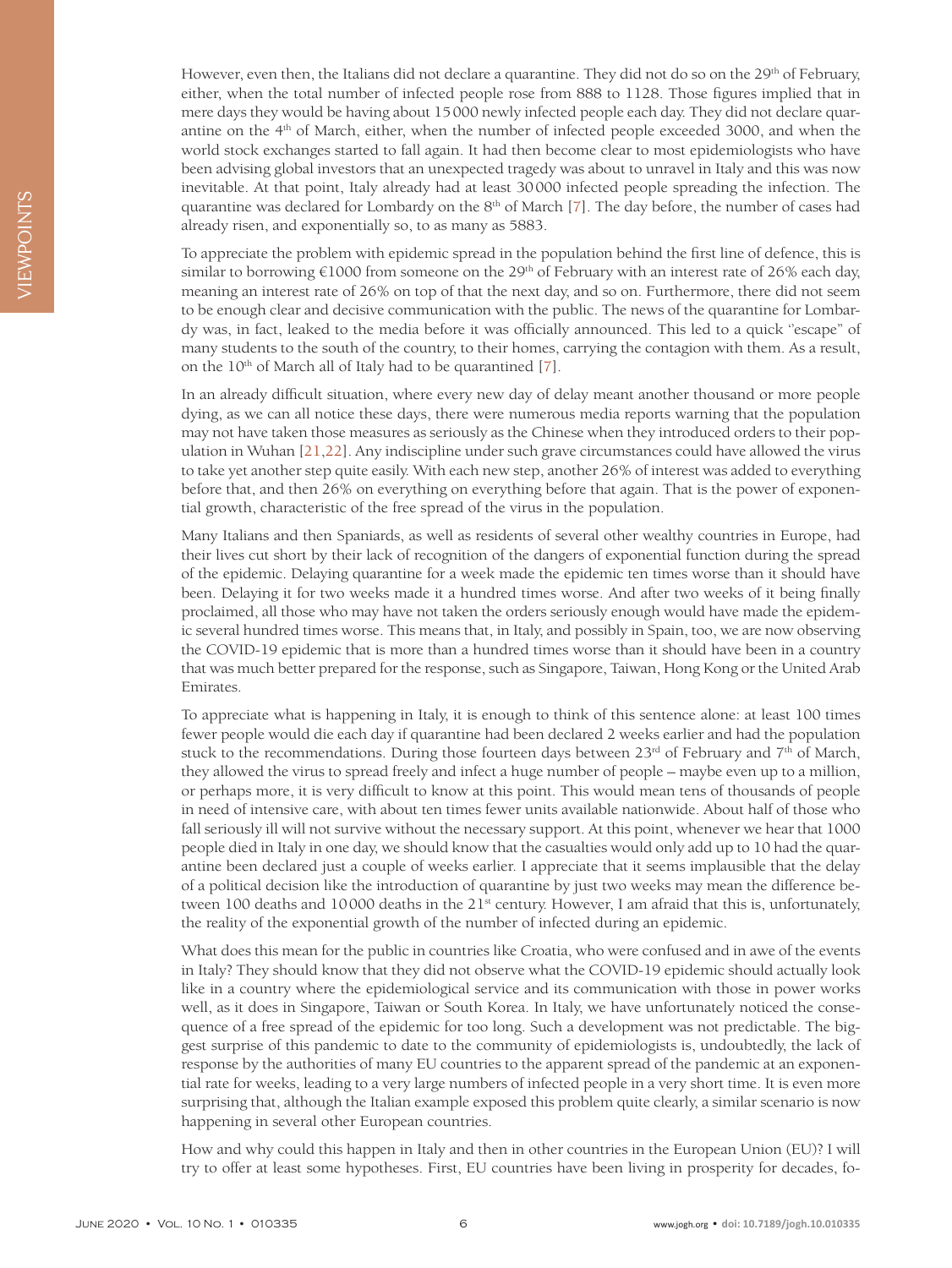cused mainly on their economies. Aside from the economic questions, they have not had any challenges that they've had to answer to swiftly and decisively, that would measure up to this one. Back in the 1960s, vaccines were introduced against most major infectious diseases, especially childhood ones. Malaria is no longer present in Europe and tuberculosis has been treated similarly for decades. The challenge of HIV/ AIDS in the 1980s is now being successfully controlled with antiretroviral drugs. Liver inflammation is treated mainly by clinicians. The impact of influenza is controlled through vaccination, while rare zoonoses are resolved with immunoprophylaxis. Even sexually transmitted infectious diseases (STDs) are no longer as significant since the vaccine for Human Papillomavirus (HPV) was licensed.

The last real epidemic that concerned Europe was the Hong Kong flu, which occurred back in 1968 and 1969. The broad field of biomedicine offers such a wide range of exciting career paths to all those students who study it these days, but the epidemiology of infectious diseases is not really one of them – or, at least it hasn't been in Europe for a very long time. It has probably begun to seem like an archaic medical profession to the majority of students and young medical doctors. It seemed to belong to the past for the European continent, which made it one of the least attractive things to specialize in.

Even the rare epidemiologists who specialized in infectious diseases have begun retraining for chronic non-communicable diseases, due to the aging of Europe's population, which is particularly the case in Italy and Spain. It seems that at least some EU countries may have fallen victims to their own, decades-long success in the fight against infectious diseases. They faced this unexpected pandemic with few experts that could have had any experience in these events. Asian countries, as well as Canada, have had enough recent experience with SARS and MERS, but some European countries seem to have forgotten how to fight infectious diseases. If it were not for the legacy of the great Croatian epidemiologist, social medicine expert and global public health pioneer Dr Andrija Štampar, and the relatively recent war in Croatia, it is difficult to say whether or not Croatia would be as ready as it has proven itself to be.

Another factor that would understandably undermine the Italian response was that no one before Italy, in fact, could have observed how fast COVID-19 was spreading among the population. The greatest danger of COVID-19 is its accelerated, exponential spread when it breaks through the first line of defence. But, before Italy, only the Chinese in Wuhan and the Iranians had experienced the free spread of the infection among their population. After five days of monitoring the number of infected, the Chinese had to quarantine the entire Wuhan, and then further 15 cities a day later, in order to contain the virus. They did not know how many infected people were there outside of Wuhan's hospitals. For Iran, however, only a few knew exactly what was happening, as that country is significantly isolated internationally due to political reasons. The Koreans, however, had a limited local epidemic but not an uncontrolled free spread — they caught the virus using their first line of defence.

That is how the Italians ended up becoming the first country in the highly developed world to monitor their epidemic spreading uncontrollably among the population. The only estimate of the rate of spread of the virus to date has been in the scientific work of Li et al. from the  $29<sup>th</sup>$  of January [\[23\]](#page-9-12). However, it was difficult to subsequently determine R0 parameter on the first 425 patients in Wuhan. The estimate of the R0 for COVID-19 in their article was 2.2, but with a very wide confidence interval – from 1.4 to 3.9. It is a bit of tough luck for the Italians, again, that they calculated the lower bound of the confidence interval to be 1.4 exactly. This figure is well known to all epidemiologists, it's the rate of the spread of seasonal flu in the community. It should come as no surprise that many epidemiologists would guess that, with more data, R0 for COVID-19 would start converging more towards 1.4. Unfortunately, the more recent data suggests that R0 is more likely to lean towards 3.9, implying an incredibly fast spread. Thus, the greatest danger of COVID-19 remained unrecognized in Italy until the 8<sup>th</sup> of March quarantine measures. At least 100 times fewer people would be dying in Italy these days had they declared a quarantine for Lombardy two weeks earlier than they did.

Just a few days ago, an extremely useful piece of scholarly work, authored by Onder et al., became available [\[24](#page-9-13)]. Their contribution finally provided answers to the three great unknowns about COVID-19. Many hypotheses have been presented in the media to explain the developments in Italy since the very outbreak of the epidemic, but thanks to just one simple table, we can now dispel most of them.

The first is the question that has plagued us for a long time – how dangerous is COVID-19 for younger age groups? It is clear that the media will tend to single out individual cases of death in younger people, as they are of most public interest. However, it is interesting that until recently, we didn't really have decent data on this in the public domain. The first reason was that the Chinese Centre for Disease Control reported all deaths in the Chinese epidemic using age groups structure that contained a very large age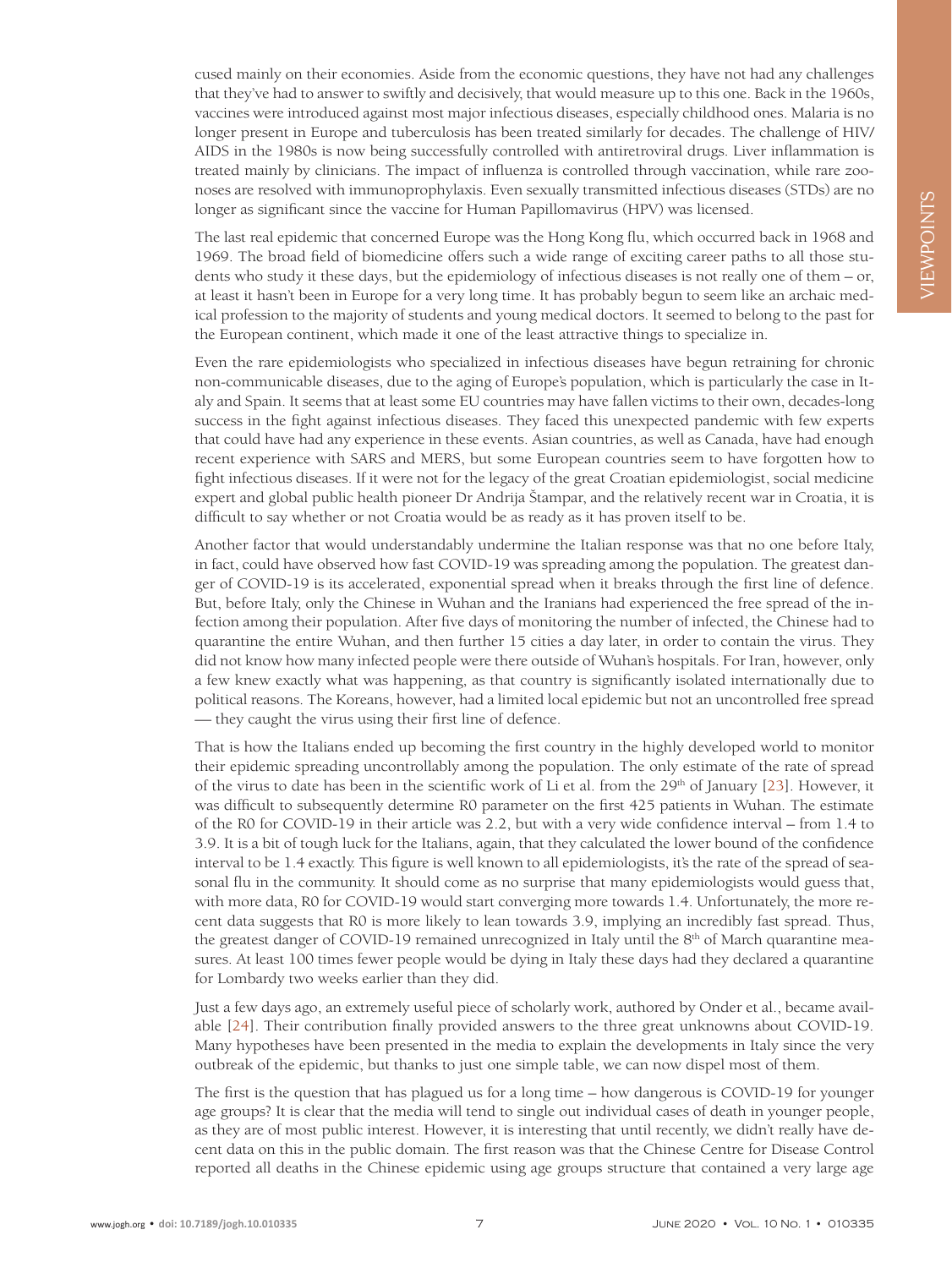group of "30-79 years". It only separated children up to 10 years, then adolescents up to 20 years, then 20-29 year-olds, followed by this broad age group (30-79 years) and those who were 80 years or older. That is why the work of Onder and colleagues is commendable, as they subdivided this large group from China into 10-year age groups. This finally allowed a comparison between the first 1023 deaths in Wuhan (up to the  $11<sup>th</sup>$  of February) with the first 1625 deaths in Italy (up to the  $17<sup>th</sup>$  of March). The comparison is shown in **[Table 2](#page-7-0)**. It gives us some very important insights.

First, in Italy, more than half of the deaths initially were among people who were older than 80 years of age, and a total of 88% of the deaths occurred among the persons over 70 years of age. So, contrary to the impression that individual media reports can easily make, COVID-19 is a very dangerous disease mainly for old people. Moreover, a recent study by A. and G. Remuzzi [[25](#page-9-14)] showed that, among 827 deaths in Italy, the vast majority of those people were already severely ill with underlying diseases, such as cardiovascular disease, diabetes, and malignancies. This is what epidemiologists expected because a more severe flu would have had a similar effect if there was no vaccine available. However, I doubt that the general public has the proper insight into this issue from the prevalent media reports.

Second, it was suggested in the media across Europe that the virus in Italy may have mutated and become much more dangerous. However, **[Table 2](#page-7-0)** shows that death rates by the age of 70 are practically the same in China and Italy. Then, although the case fatality rate appears to be about 50% greater in Italy than in China for the age group 70-79, this does not suggest that the virus may have mutated. It is known that in Wuhan, many of the affected with a severe clinical presentation of COVID-19 could rely on the two newly built hospitals and respiratory aids that the military had brought in from other parts of China [[26](#page-9-15)]. They also had medical teams coming in from other provinces [[26](#page-9-15)]. In Italy, however, there were not enough respirators for this age group, and there weren't enough doctors either, as many of them themselves became infected [[16](#page-9-5)[,20\]](#page-9-9). For those two reasons I would, in fact, expect even a larger difference between Italy and China than the one we are seeing, so I would not attribute this observed difference to the impact of the virus itself. And finally, the reported difference in case-fatality rates for the oldest age group should also not be attributed to the virus. It is more likely a consequence of the fact that Italians of Lombardy live, on average, longer than the Chinese of Wuhan [\[27](#page-9-16)]. Therefore, there are significantly more people in the oldest age group in Italy, ranging to much higher ages, so the two oldest groups are not really comparable. The average age of the Italians in the age group "80 years or older" is significantly greater than the average age of the oldest Chinese age group. Therefore, the table shows practically equal death rates across all age groups, on sufficiently large samples, meaning that the virus did not mutate in Italy from the virus we see from Wuhan, at least not until the  $17<sup>th</sup>$  of March, 2020.

Third, and perhaps most importantly — this chart has now made it quite clear that COVID-19 does not, in fact, kill people under the age of 50 unless they have some sort of underlying disease, or some unknown "Achilles heel" in their immune system that makes them particularly susceptible to the virus. There are such cases with every infectious disease. They are also present during the flu epidemics, but they are extremely rare. This suddenly gives us another possible strategy for quarantine exit, where children and those under 50 years of age could first emerge if they do not have any underlying illnesses. Here, after this table, it already seems like we are beginning to have an increasing number of options to get out of quarantines and learn to live with this virus until the vaccine becomes available. However, at least a few more studies need to be carried out to confirm that this age group can be substantially protected, to provide reassurance that the virus is not becoming more dangerous for those younger than 50 years, too.

|           | ITALY (UP TO MARCH 17), AN ANALYSIS OF 1625 DEATHS |                    | CHINA (UP TO FEBRUARY 11), AN ANALYSIS OF 1023 DEATHS |                    |
|-----------|----------------------------------------------------|--------------------|-------------------------------------------------------|--------------------|
|           | Number $(\%)$                                      | Case-fatality rate | Number $(\%)$                                         | Case-fatality rate |
| $O-9$     | O                                                  | $\Omega$           | $\Omega$                                              | $\mathcal{O}$      |
| $10-19$   | 0                                                  | 0                  | $1(0.1\%)$                                            | 0.2%               |
| $20 - 29$ | $\Omega$                                           | $\Omega$           | 7(0.7%)                                               | 0.2%               |
| 30-39     | $4(0.3\%)$                                         | 0.3%               | $18(1.8\%)$                                           | $0.2\%$            |
| 40-49     | $10(0.6\%)$                                        | 0.4%               | 38 (3.7%)                                             | 0.4%               |
| 50-59     | 43 (2.7%)                                          | 1.0%               | 130 (12.7%)                                           | 1.3%               |
| 60-69     | 139 (8.6%)                                         | 3.5%               | 309 (30.2%)                                           | 3.6%               |
| 70-79     | 578 (35.6%)                                        | 12.8%              | 312 (30.5%)                                           | 8.0%               |
| $80+$     | 850 (52.3%)                                        | 20.2%              | 208 (20.3%)                                           | 14.8%              |

<span id="page-7-0"></span>**Table 2.** Age distribution of deaths from COVID-19 in Italy and China\*

\*Adapted from Onder et al. [\[24\]](#page-9-13).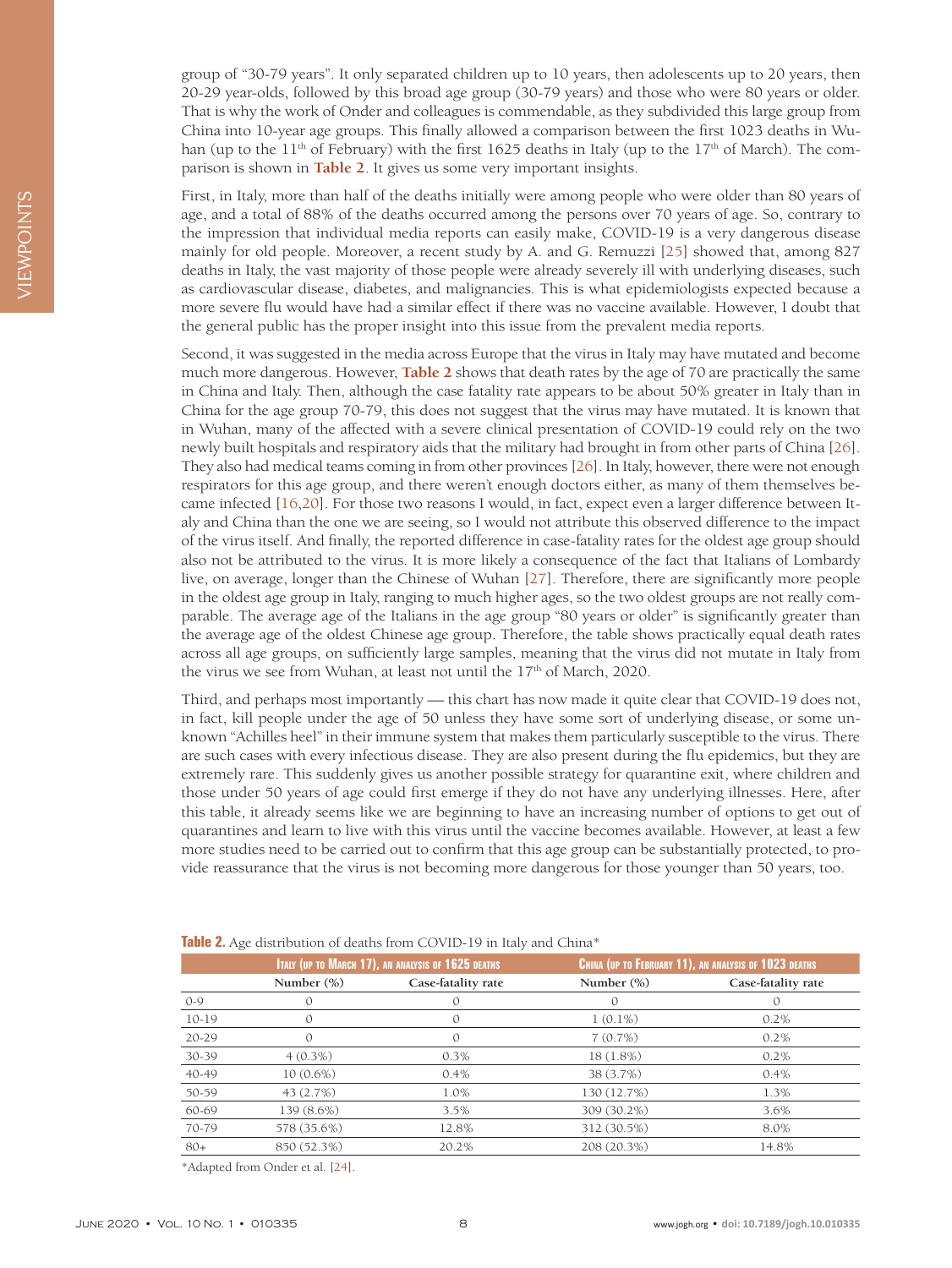There is another strangeness to the situation in Italy that will not be intuitive to the general public. The actual number of deaths attributable to COVID-19 in Italy will not be possible to estimate for several months after the epidemic finally ends. Namely, at present, due to the sole focus on the epidemic, most of the cases of death of very old people who have been diagnosed using a throat swab have been attributed to COVID-19. However, once the epidemic is over, it will be necessary to compare the deaths in individual areas of Italy with the average for the same months in the previous few years. It could be shown that a part of the already ill would have died in the same month, or a year, even without being infected with the new coronavirus. It is possible that among some of them COVID-19 accelerated this inevitability by a few weeks or months. Some of the deaths observed during the epidemic in Italy may need to be reclassified later and attributed to underlying diseases in accordance with expected levels, and those above expected levels will then be attributed to COVID-19.

This article provides an explanation from the epidemiologist's point of view for most of the events reported so far in Italy, and then followed in Spain and other European countries. A combination of an early relaxation over this epidemic, systematic lack of expertise in the field of epidemic infectious diseases in Europe, likely inexperience in containing epidemic spread in this generation of health workers, relaxed immigration regulations for workers in certain industries, Champions League football event and a series of further misfortunes and omissions have all been implied so far in the media as contributors to the late withdrawal of Lombardy into quarantine. This allowed, through exponential growth, for a large number of people to be infected in a very short time – far too large for health systems of Italy and other EU countries to cope with. Severe forms of illness led to many deaths due to respiratory failure. In 88% of cases, people over 70 years of age died, who had underlying illnesses in the large majority of cases. This viewpoint is based on the first 1625 deaths in Italy, and by the time of this writing, there are now more than 10000 dead. Given the size of the population, this would correspond to 670 deceased in Croatia. If Croatia manages not to follow the numbers of deceased seen in Italy, this will mostly be attributable to social exclusion measures being introduced early enough for its health system to come with severe cases.

These days, the people of Italy, Spain and other European countries are suffering large losses. A significant underlying cause may be the problem that the human brain simply cannot intuitively grasp the power of exponential growth, nor that two weeks of delay could make the difference between 100 and 10000 deaths. Any physics enthusiasts will know the quote attributed to the great Albert Einstein, who is often cited saying that compound interest, which leads to exponential growth, is "…the most powerful force in the Universe", or "…the eighth wonder of the world. He who understands it, earns it; he who doesn't, pays it." [[28](#page-9-17)].

**Funding:** None.

**Authorship contributions:** IR is the sole author.

**Competing interests:** The author has completed the ICMJE Unified Competing Interest form (available on request from the author) and declares the following: IR is a member of Croatian Government's Scientific Council on COVID-19 response and co-Editor-in-Chief of the *Journal of Global Health*.

- <span id="page-8-0"></span> 1 Rudan I. Twenty key questions and answers on the novel coronavirus (in Croatian). Index.hr; March 9, 2020; Available: [https://www.index.hr/vijesti/clanak/igor-rudan-ekskluzivno-za-index-20-kljucnih-pitanja-i-odgovora-o](https://www.index.hr/vijesti/clanak/igor-rudan-ekskluzivno-za-index-20-kljucnih-pitanja-i-odgovora-o-koronavirusu/2163141.aspx)[koronavirusu/2163141.aspx](https://www.index.hr/vijesti/clanak/igor-rudan-ekskluzivno-za-index-20-kljucnih-pitanja-i-odgovora-o-koronavirusu/2163141.aspx). Accessed: March 21, 2020.
- <span id="page-8-1"></span>2 https://www.worldometers.info/coronavirus/. Accessed: March 21, 2020.
- <span id="page-8-2"></span> 3 Wu Z, McGoogan JM. Characteristics of and important lessons from the Coronavirus Disease 2019 (COVID-19) outbreak in China: Summary OF A REPORT OF 72 314 CASES FROM THE Chinese Center for Disease Control and Prevention. JAMA. 2020;Mar 23. Epub ahead of print[. Medline:32091533](https://www.ncbi.nlm.nih.gov/entrez/query.fcgi?cmd=Retrieve&db=PubMed&list_uids=32091533&dopt=Abstract) [doi:10.1001/jama.2020.2648](https://doi.org/10.1001/jama.2020.2648)
- <span id="page-8-3"></span> 4 Guan W, Ni Z, Hu Y, Liang W, Ou C, He J, et al. for the China Medical Treatment Expert Group for Covid-19. Clinical Ccharacteristics of Coronavirus Disease 2019 in China. N Engl J Med. 2020; Feb 28. Epub ahead of print. [doi:10.1056/](https://doi.org/10.1056/NEJMoa2002032) [NEJMoa2002032](https://doi.org/10.1056/NEJMoa2002032)
- <span id="page-8-4"></span>5 https://www.who.int/emergencies/diseases/novel-coronavirus-2019/events-as-they-happen. Accessed: March 21, 2020.
- <span id="page-8-5"></span>6 https://en.wikipedia.org/wiki/2020\_stock\_market\_crash. Accessed: March 21, 2020.
- <span id="page-8-6"></span>7 https://en.wikipedia.org/wiki/2020\_coronavirus\_pandemic\_in\_Italy. Accessed: March 21, 2020.
- <span id="page-8-7"></span> 8 https://www.greenqueen.com.hk/exclusive-is-there-a-connection-between-luxury-fashion-brands-dirty-secret-and-italyscoronavirus-crisis/. Accessed: March 21, 2020.
- <span id="page-8-9"></span>9 [https://ww.fashionnetwork.com/news/made-in-italy-by-chinese-workers,377237.html.](https://ww.fashionnetwork.com/news/made-in-italy-by-chinese-workers,377237.html) Accessed: March 21, 2020.
- <span id="page-8-8"></span>10 https://www.newyorker.com/magazine/2018/04/16/the-chinese-workers-who-assemble-designer-bags-in-tuscany. Accessed: March 21, 2020.